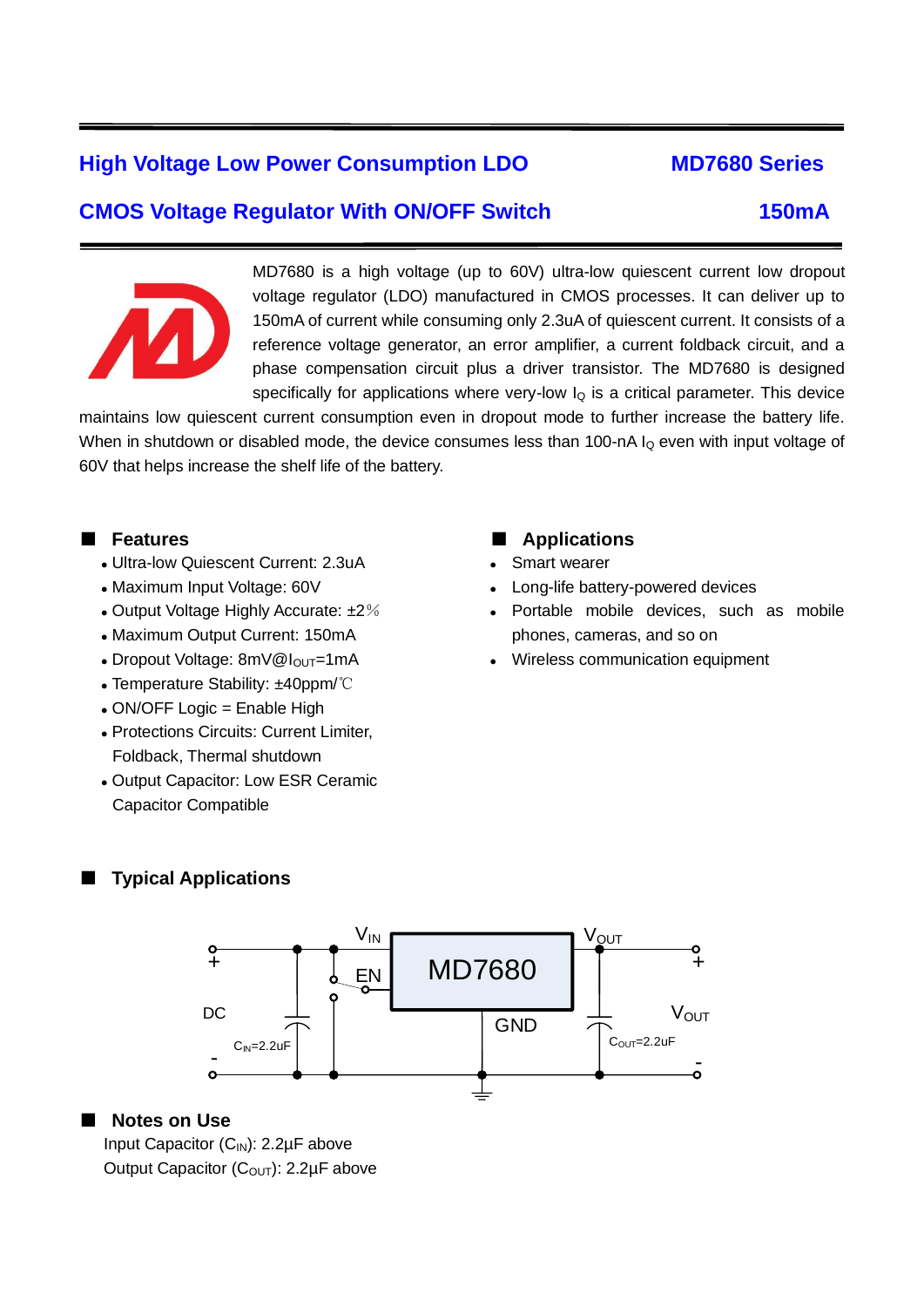## ■ **Pin Configuration and Functions**



### **Pin Functions**

| <b>NAME</b>     | <b>DESCRIPTION</b>                                                                                                          |
|-----------------|-----------------------------------------------------------------------------------------------------------------------------|
| V <sub>IN</sub> | Power Input Pin.                                                                                                            |
| EN              | Enable pin.<br>Drive this pin high to enable the device. Drive this pin low to put the device into low current<br>shutdown. |
| VOUT            | Regulated output voltage pin                                                                                                |
| <b>GND</b>      | Ground                                                                                                                      |

**Notes:** Customer can request to customize other packages with or without EN pin.

### ■ **Product Selections**

| <b>Product Name</b> | V <sub>OUT</sub> (V) | Package         | Ordering<br><b>Name</b> | Marking          | Package<br>Information |
|---------------------|----------------------|-----------------|-------------------------|------------------|------------------------|
| MD7680E33           | 3.3                  | SOT89-3L        | MD7680E33PA1            | <b>D</b> 7680E33 | Tape and Reel,         |
| MD7680E50           | 5.0                  | <b>SOT89-3L</b> | MD7680E50PA1            | <b>D</b> 7680E50 | 1000 <sub>pc</sub>     |
| MD7680F33           | 3.3                  | SOT223-3L       | MD7680F33YA2            | <b>M</b> 7680F33 | Tape and Reel,         |
| MD7680F50           | 5.0                  | SOT223-3L       | MD7680F50YA2            | <b>D</b> 7680F50 | 2500pc                 |

**Notes:**

1\* Customer can request to customize the output voltage ranged from 1.2V to 15V if desired voltage is not found in the selection s.

2\* Customer can request customization of package choice.

3\* Please pay attention to the MARKING of the product package type.

## ■ **Absolute Maximum Ratings (**Unless otherwise indicated**:** Ta=25℃**)**

|                                         | ້<br>$\overline{\phantom{a}}$ |                         |      |                |  |
|-----------------------------------------|-------------------------------|-------------------------|------|----------------|--|
| <b>PARAMETER</b>                        | <b>SYMBOL</b>                 | <b>RATINGS</b>          |      | <b>UNITS</b>   |  |
| Input Voltage                           | V <sub>IN</sub>               | $-0.3 - 65$             |      | V              |  |
| Output Voltage                          | <b>VOUT</b>                   | $Vss-0.3 \sim VIN+0.3V$ |      |                |  |
| Power Dissipation                       | $P_D$                         | SOT89-3                 | 1000 | mW             |  |
| <b>Thermal Resistance</b>               | $R_{\theta,JA}$               | SOT89-3                 | 100  | $^{\circ}$ C/W |  |
| <b>Operating Ambient</b><br>Temperature | $T_{\text{opr}}$              | $-40 - +85$             |      | °C             |  |
| Storage Temperature                     | ${\mathsf T}_{\text{stg}}$    | $-40 - +125$            |      |                |  |
| <b>ESD Protection</b>                   | <b>ESD HBM</b>                | 7000                    |      | V              |  |
| Humidity sensitive level                | MSL                           | 3                       |      |                |  |

**Note**: Stresses above those listed under "Absolute Maximum Ratings" may cause permanent damage to the device.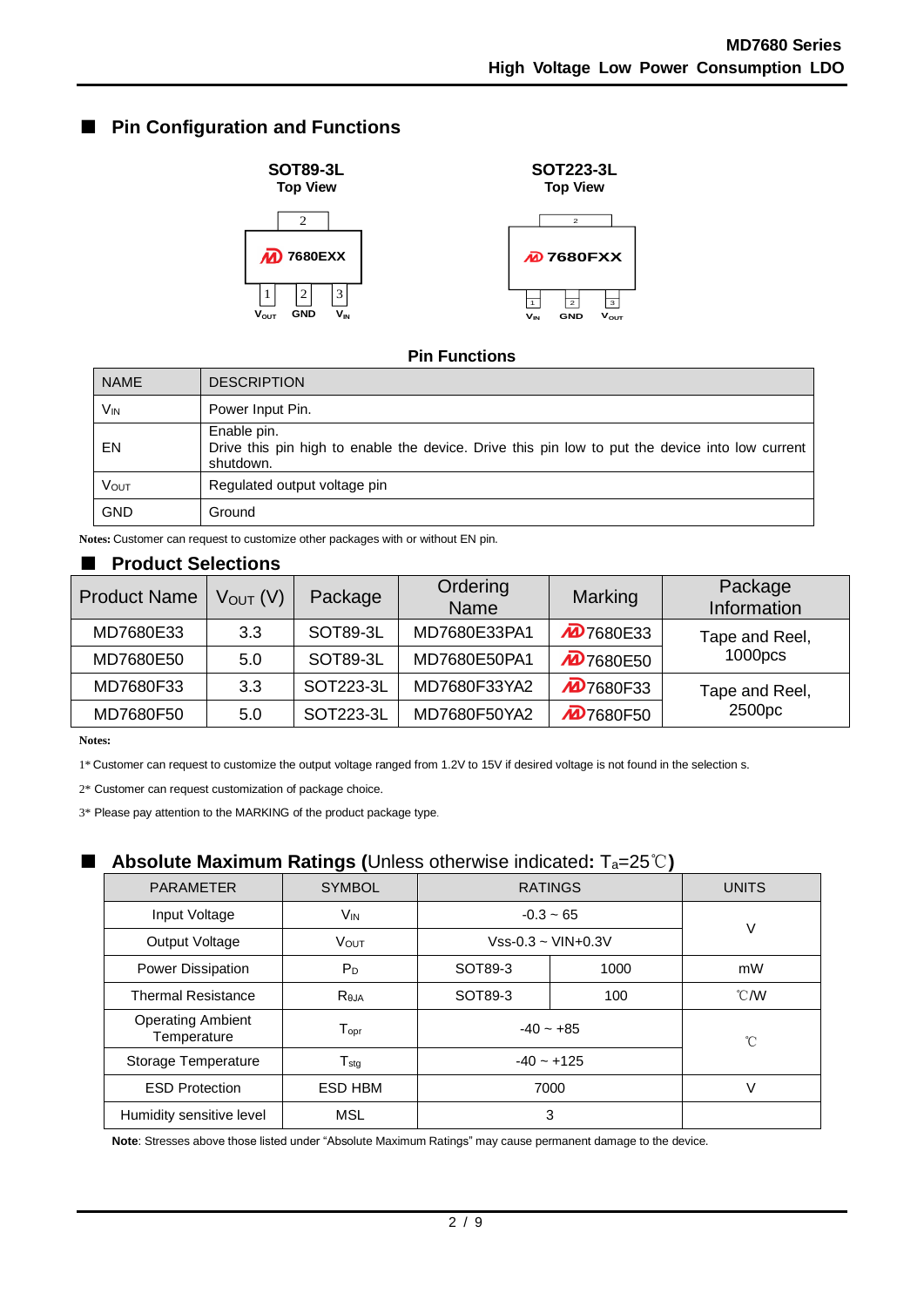## ■ **Electrical Characteristics**

| <b>PARAMETER</b>                | <b>SYMBOL</b>                                                                                            | <b>CONDITIONS</b>                                                          |                                         |                                    | MIN.                        | TYP.         | MAX.                        | <b>UNIT</b> |
|---------------------------------|----------------------------------------------------------------------------------------------------------|----------------------------------------------------------------------------|-----------------------------------------|------------------------------------|-----------------------------|--------------|-----------------------------|-------------|
| Output Voltage*1                | $V_{OUT(S)}$                                                                                             | $V_{IN} = V_{OUT(S)} + 2V$ , $I_{OUT} = 1mA$                               |                                         |                                    | $V_{OUT(S)} \times$<br>0.98 | $V_{OUT(S)}$ | $V_{OUT(S)} \times$<br>1.02 | V           |
| Dropout Voltage*2               | <b>VDROP</b>                                                                                             | VEN=VIN, VOUT(S)=5.0V<br>$IOUT=1mA$                                        |                                         |                                    | 8                           | 16           | mV                          |             |
|                                 |                                                                                                          | $V_{EN} = V_{IN}$ , $V_{OUT(S)} = 5.0V$<br>$IOUT=150mA$                    |                                         |                                    | 1300                        | 1800         |                             |             |
| Line Regulation                 | $\Delta V_{\rm OUT}$<br>$\overline{\Delta \mathrm{V}_\mathrm{IN} \bullet \mathrm{V}_\mathrm{OUT(s)}}$    | V <sub>OUT(S)</sub> +2V≤V <sub>IN</sub> ≤60V<br>$I_{OUT} = 1mA$            |                                         |                                    | 0.01                        | 0.02         | %N                          |             |
| Load Regulation                 | $\Delta$ VOUT2                                                                                           | $V_{IN} = V_{OUT(S)} + 2V$                                                 |                                         | $V_{\text{OUT(S)}} \leq 5.3V$      |                             | 20           | 40                          | mV          |
|                                 |                                                                                                          | 1mA≤I <sub>OUT</sub> ≤150mA                                                |                                         | V <sub>OUT(S)</sub> > 5.3V         |                             | 50           | 80                          |             |
| <b>Temperature Stability</b>    | $\Delta\rm {V_{OUT}}$<br>$\Delta T_a \bullet V_{OUT(s)}$                                                 | $V_{IN} = V_{OUT(S)} + 2V$ , $I_{OUT} = 10mA$<br>-40℃≤T <sub>a</sub> ≤125℃ |                                         |                                    | ±40                         |              | ppm/°C                      |             |
|                                 |                                                                                                          |                                                                            |                                         | V <sub>OUT(S)</sub> <3.0V          | 0.8                         | 1.2          | 2.5                         |             |
| <b>GND Current</b>              | <b>I</b> GND                                                                                             | no load                                                                    | $3.0 \leq V_{\text{OUT(S)}} \leq 5.3 V$ |                                    | 1                           | 2.3          | 3                           |             |
| $(V_{EN}=V_{IN})$               |                                                                                                          |                                                                            |                                         | $V_{\text{OUT(S)}} > 5.3V$         | 1.5                         | 3            | 4.5                         | uA          |
|                                 |                                                                                                          | $IOUT=100mA$                                                               |                                         |                                    | 1100                        |              |                             |             |
| Shutdown Current<br>$(EN=0)$    | <b>I</b> SHUT                                                                                            | $V_{IN} = 60V$ , $V_{EN} = 0$                                              |                                         |                                    | 0.1                         | 1            |                             |             |
| Input Voltage                   | $V_{IN}$                                                                                                 | $---$                                                                      |                                         | 2.2                                |                             | 60           | $\vee$                      |             |
| Maximum Output<br>Current       | <b>I</b> OUTMAX                                                                                          |                                                                            |                                         |                                    | 150                         |              |                             |             |
| Current Limit*3                 | $V_{EN} = V_{IN} = V_{OUT(S)} + 2V$ ,<br><b>ILIM</b><br>$V_{\text{OUT}} = 0.95 \times V_{\text{OUT(S)}}$ |                                                                            |                                         |                                    | 240                         |              | mA                          |             |
| Short Circuit Current*4         | <b>I</b> SHORT                                                                                           | $V_{IN} = V_{EN} = V_{OUT(S)} + 2.0V$<br>VOUT=0V                           |                                         |                                    | 10                          |              |                             |             |
|                                 |                                                                                                          |                                                                            |                                         | $f=10Hz$ , $I_{OUT}=10mA$          |                             | 76           |                             |             |
| Power Supply Rejection<br>Ratio | <b>PSRR</b>                                                                                              | $f=100Hz$ , $I_{OUT}=10mA$                                                 |                                         |                                    | 80                          |              | dB                          |             |
|                                 |                                                                                                          | $f=1$ kHz, $I_{OUT}=10$ mA                                                 |                                         |                                    | 63                          |              |                             |             |
| EN 'H' Level Voltage            | $V_{ENH}$                                                                                                |                                                                            |                                         | 1.5                                |                             | 60           |                             |             |
| EN 'L' Level Voltage            | <b>VENL</b>                                                                                              |                                                                            |                                         | $\pmb{0}$                          |                             | 0.6          | $\vee$                      |             |
| EN 'H' Level Current            | <b>IENH</b>                                                                                              |                                                                            |                                         | $V_{IN} = 60V$ , $V_{EN} = V_{IN}$ | $-0.1$                      |              | 0.1                         |             |
| EN 'L' Level Voltage            | <b>IENL</b>                                                                                              | $V_{IN} = 60V, V_{EN} = 0$                                                 |                                         | $-0.1$                             |                             | 0.1          | uA                          |             |
| Over Temperature<br>Protection  | <b>OTP</b>                                                                                               | $IOUT=1mA$                                                                 |                                         |                                    | 165                         |              | $^\circ\!{\rm C}$           |             |

MD7680 Series (Unless otherwise indicated: T<sub>a</sub>=25℃)

Notes:

1.  $V_{\text{OUT(S)}}$ : Output voltage when  $V_{\text{IN}}=V_{\text{OUT}}+2V$ ,  $I_{\text{OUT}}=1$  mA.

2.  $V_{\text{DROP}}=V_{\text{IN1}}$  -  $(V_{\text{OUT}(S)}\times 0.98)$  where  $V_{\text{IN1}}$  is the input voltage when  $V_{\text{OUT}}=V_{\text{OUT}(S)}\times 0.98$ .

3.  $I_{LIM}$ : Output current when  $V_{IN} = V_{OUT(S)} + 2V$  and  $V_{OUT} = 0.95*V_{OUT(S)}$ .

4. VOUT pin should be shorted to GND pin, and the impedance between them is less than 0.1 ohm.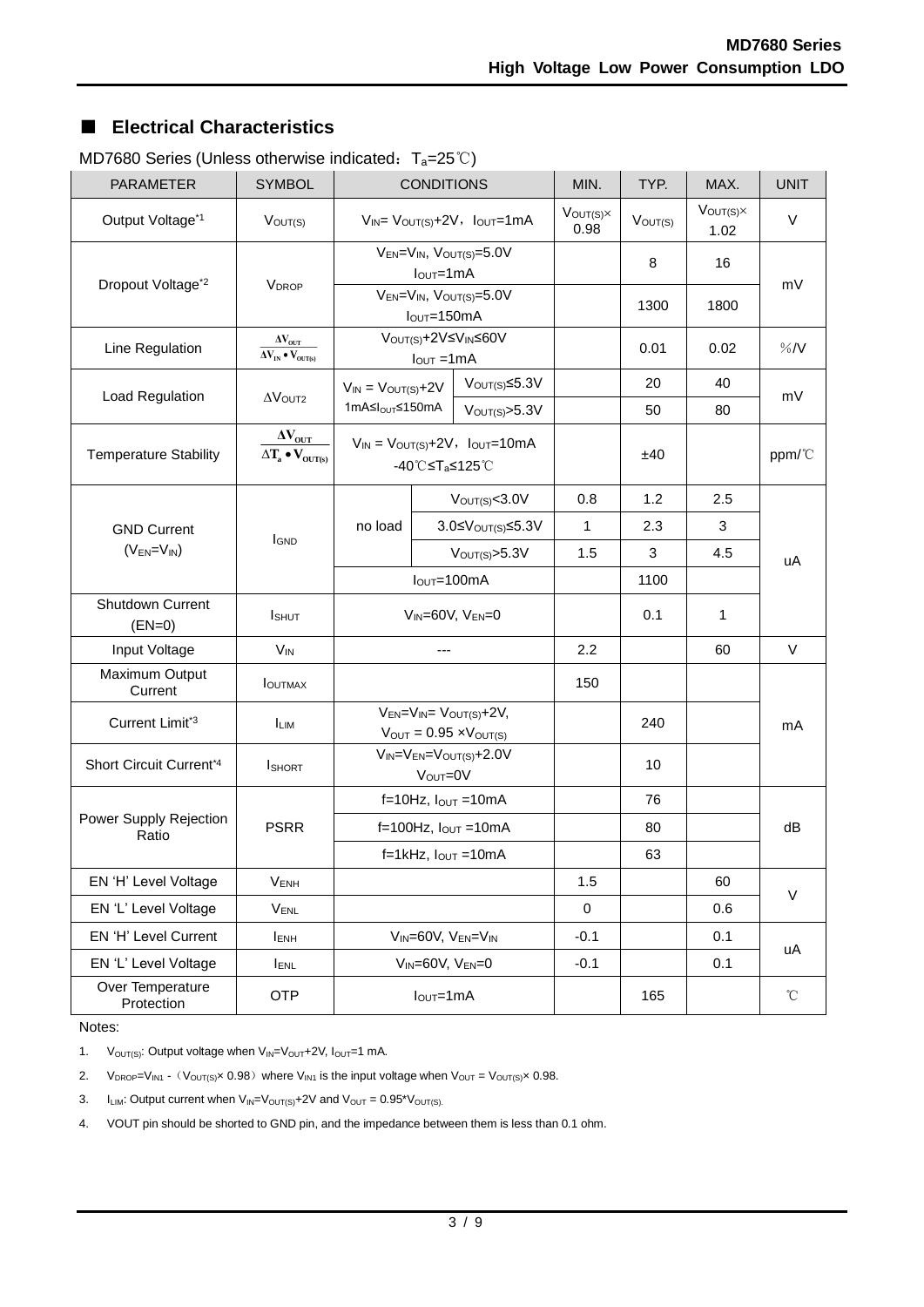# ■ **Typical Performance Characteristics**

Test Conditions:  $V_{IN} = V_{OUT} + 2.0V$ ,  $C_{IN} = 2.2\mu F$ ,  $C_{OUT} = 2.2\mu F$ , Ta=25°C, unless otherwise indicated.



Output Voltage vs Temperature at  $V_{\text{OUT}}=5.0V$  GND Current vs Temperature at  $V_{\text{OUT}}=5.0V$ 









GND Current vs Input Voltage at V<sub>OUT</sub>=5.0V  $\qquad$  Output Voltage vs Input Voltage at V<sub>OUT</sub>=5.0V



Output Voltage vs Input Voltage at V<sub>OUT</sub>=5.0V Cutput Voltage vs Output Current at V<sub>OUT</sub>=5.0V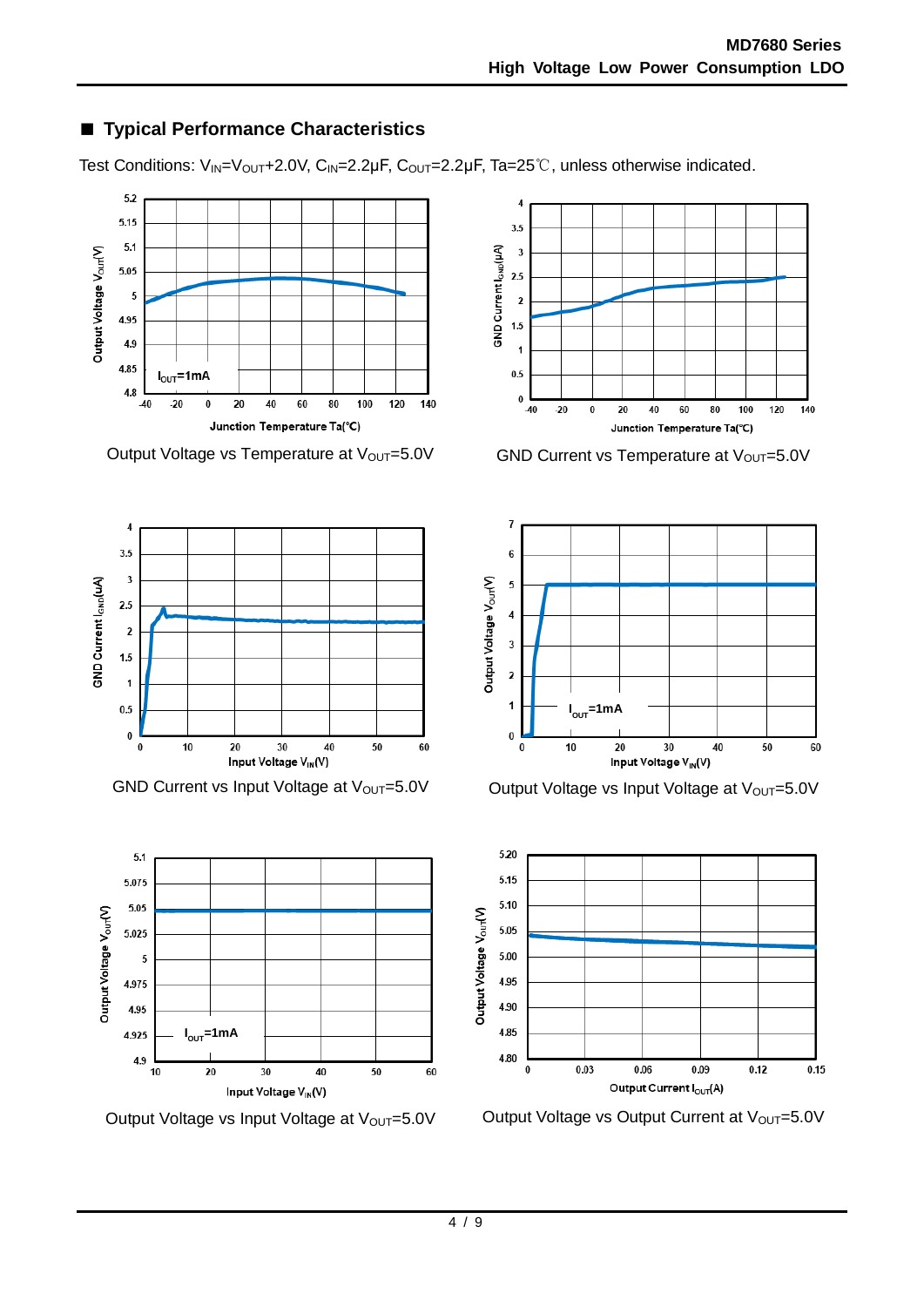# ■ **Typical Performance Characteristics (Continued)**

Test Conditions: V<sub>IN</sub>=V<sub>OUT</sub>+2.0V, C<sub>IN</sub>=2.2μF, C<sub>OUT</sub>=2.2μF, unless otherwise indicated.

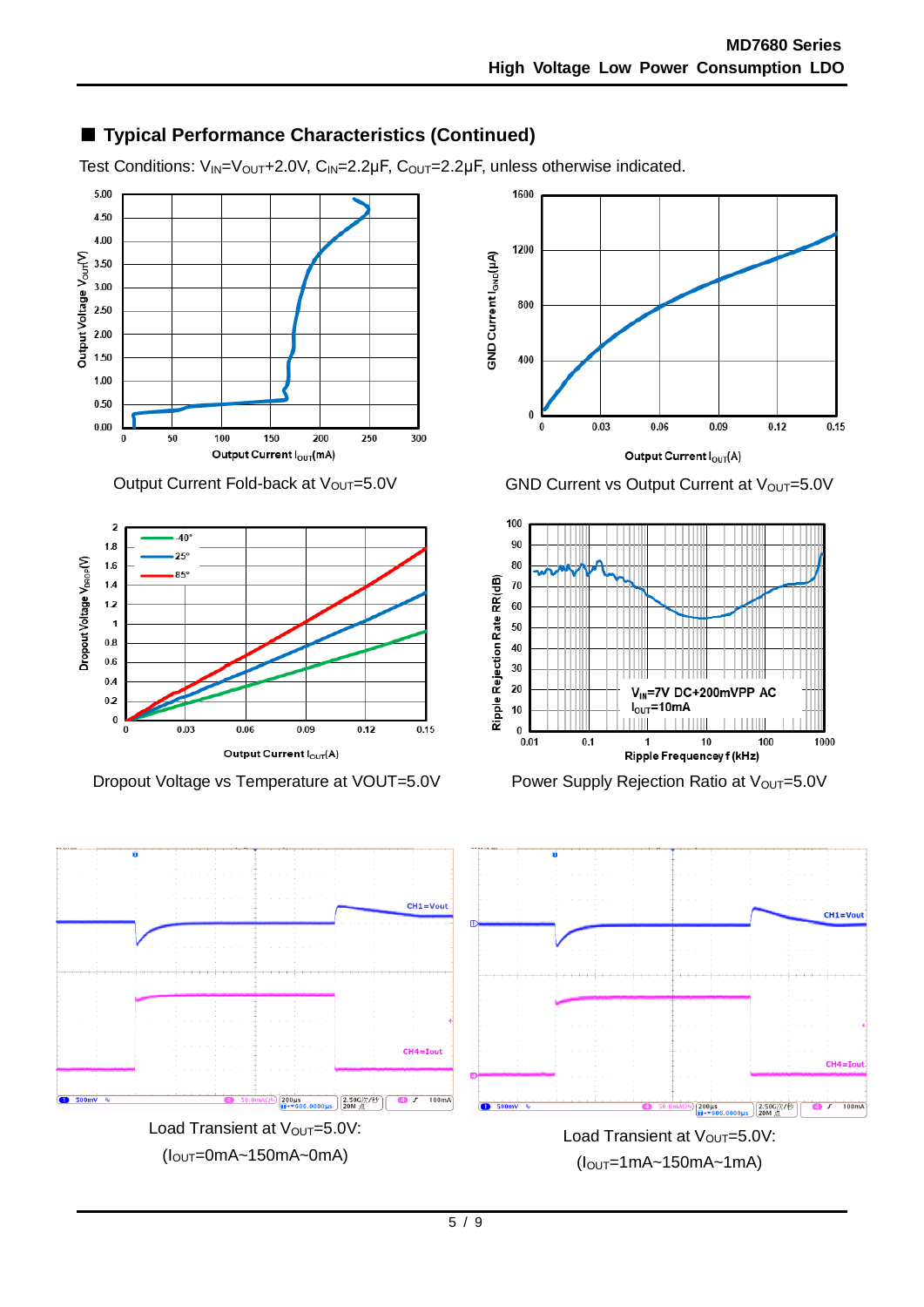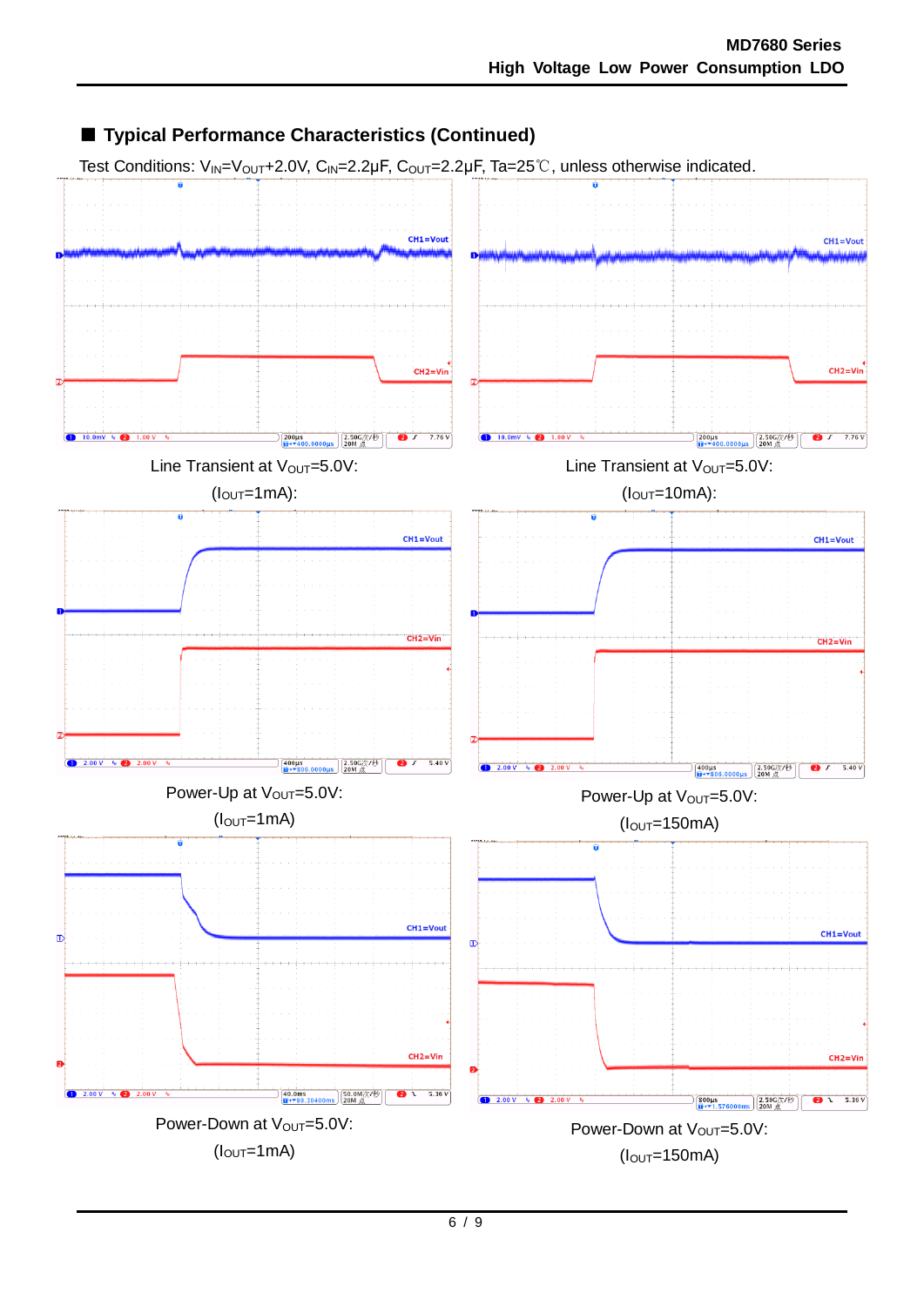## ■ **Operational Explanation**

## 1. Output voltage control

The voltage divided by resistors R1 and R2 is compared with the internal reference voltage by the error amplifier. The amplifier output then drives the P-channel MOSFET connected to the  $V_{\text{OUT}}$  pin. The output voltage at the  $V_{\text{OUT}}$  pin is regulated by this negative feedback system. The current limit circuit and short protect circuit operate in relation to output current level. Further, the IC's internal circuitry can be in operation or shutdown modes controlled by the CE pin's signal.



### 2.Pass transistor

The pass transistor with low turn-on resistance used in MD7680 is a P-channel MOSFET. If the potential on  $V_{\text{OUT}}$  pin is higher than VIN, it is possible that IC will be destroyed due to reverse current which is caused by parasitic diodes between  $V_{IN}$  and  $V_{OUT}$ . Therefore, the  $V_{OUT}$  pin potential exceeds  $V_{IN}$ +0.3V is not allowed.

3. Current foldback and over temperature protection

The MD7680 series includes a combination of a fixed current limiter circuit and a foldback circuit, which aid the operations of the current limiter and circuit protection. When the load current reaches the current limit level, the fixed current limiter circuit operates and output voltage drops. As a result of this drop in output voltage, the foldback circuit operates, output voltage drops further and output current decreases. This design can prevent the chip be damaged due to over temperature, moreover, the heat dissipation is limited by the package type.

Special attention should be paid to that the product of the dropout voltage on the chip and the output current must be smaller than the heat dissipation. If power consumption on the chip is more than the heat dissipation, OTP will protect the chip from damaging due to over temperature.

## ■ **Notes:**

1. The input and output capacitors should be placed as close as possible to the IC.

2. If the impedance of the power supply is high, which is caused by forgetting installing input capacitor or installing too small value capacitor, the oscillation may occur.

3. Pay attention to the operation conditions of input and output voltage and load current, such that the power consumption in the IC should not exceed the allowable power consumption of the package even though the chip has short circuit protection. 4. IC has a built-in anti-static protection (ESD) circuit, but please do not add excessive stress to the IC.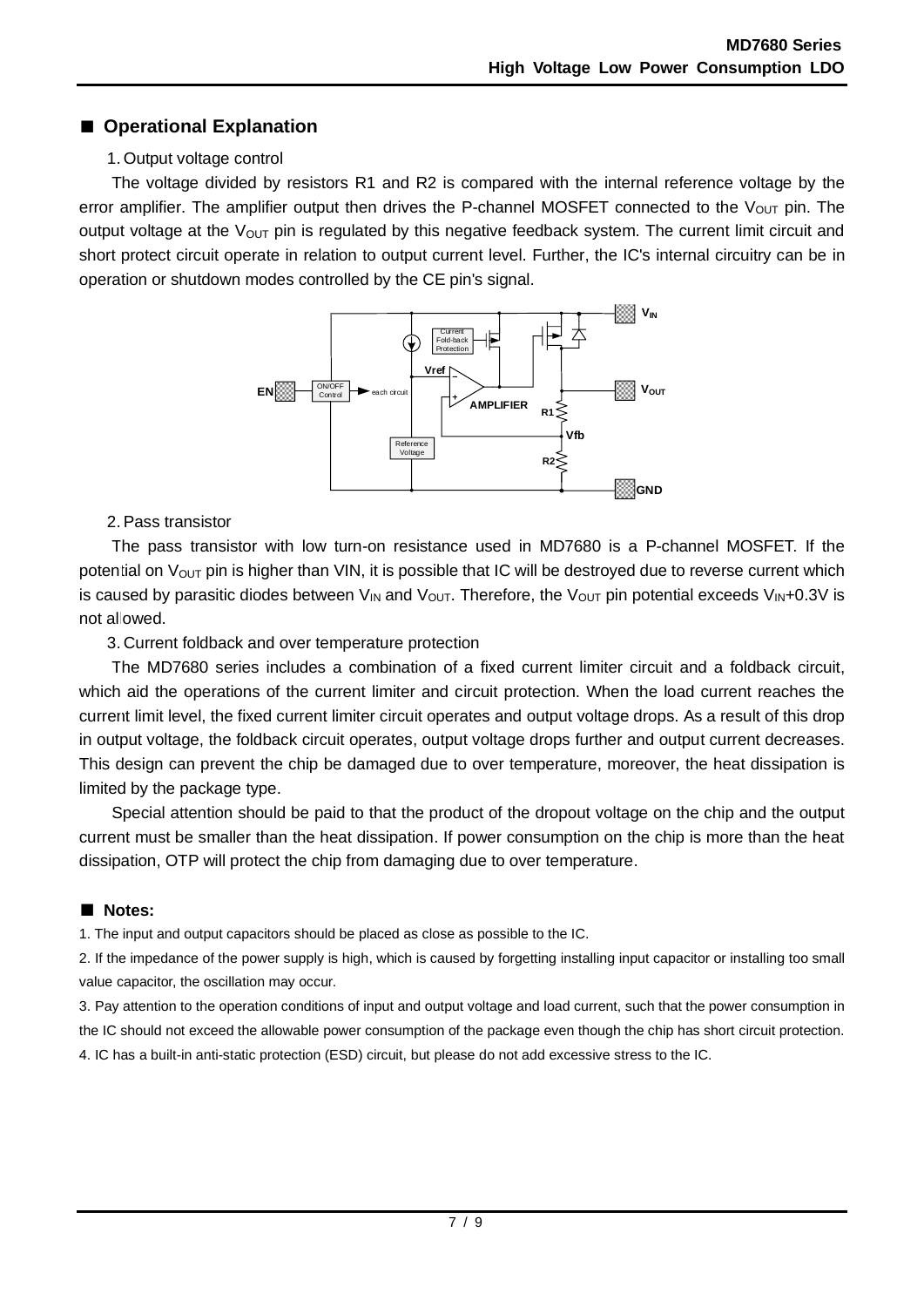## ■ **Packaging Information**